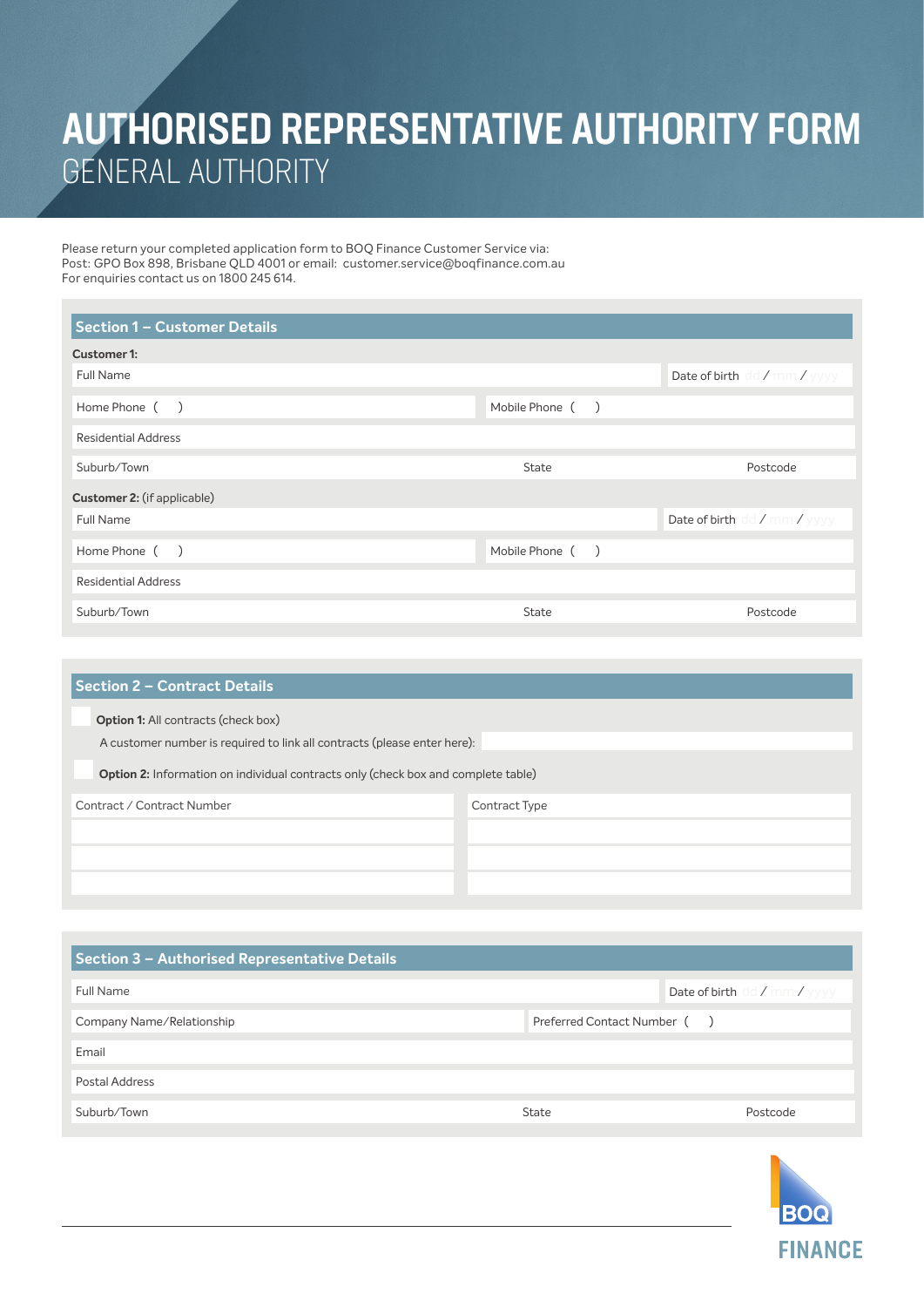## **Section 4 – Authority**

I/we the customer/s authorise the above Authorised Representative to act as my/our agent to:

- Seek and exchange personal information (including information related to credit, financial affairs or sensitive information about me and my contracts) from Bank of Queensland;
- Negotiate and enter into arrangements that are binding on me/us related to the contract/s; and
- Act on my behalf until this authority is revoked.
- I/we understand that:
- Standard contract notification (including contract statements and other prescribed notices) can still be sent to me/us by Bank of Queensland;
- If an agreement is made, my/our written consent may be required;
- Bank of Queensland will rely on the information provided and the declaration and privacy consent previously provided by me/us to Bank of Queensland;
- Bank of Queensland will communicate with my/our appointed representative via phone, letter, email or other forms of communication as agreed and which may be required unless:
- we specifically requested the Bank of Queensland to have direct communications with us;
- the Bank of Queensland reasonably believes that above Authorised Representative is acting against our best interests;
- the Bank of Queensland reasonably believes that above Authorised Representative is acting in a deceptive or misleading manner with us and/or the Bank of Queensland; or
- at the time the Bank of Queensland is dealing with your complaint above Authorised Representative has been excluded by the Australian Financial Complaints Authority (AFCA) from representing complainants in relation to any complaint lodged by us with AFCA; and
- This authority can be revoked by contacting Bank of Queensland on 1800 245 614 or at the address below.
- The Authorised Representative by signing the below:
- Agrees to act as an authorised representative contact for the above customer/s until such time as this authority is revoked;
- Acknowledges they have no authority to access or operate the above customer/s account/s;
- Consent to my personal information being collected for the purpose of acting as Authorised Representative for the above customer/s as outlined below; and
- Acknowledge this authority can be revoked by the Authorised Representative contacting Bank of Queensland on 1800 245 614 or at the address below.

## **Section 5 – Signatures**

| Signature of Customer 1                |      |                                                 |
|----------------------------------------|------|-------------------------------------------------|
|                                        | Date | $\Box$ dd <b>/</b> mm <b>/</b> yyyy $\parallel$ |
| Signature of Customer 2                |      |                                                 |
|                                        |      |                                                 |
|                                        | Date | $\Box$ dd <b>/</b> mm <b>/</b> yyyy $\parallel$ |
| Signature of Authorised Representative |      |                                                 |
|                                        |      |                                                 |
|                                        | Date | $\vert$ dd / mm / yyyy $\vert$                  |

If you are a proposed authorised representative, we collect your personal information in order to be able to contact you as the contract holder has requested. If you do not provide the information we request, we may be unable to accept you as an authorised representative. Our privacy policy is available online which further outlines these requirements.

It covers:

- How you can access the personal information we hold about you and ask for it to be corrected;
- How you may complain about a breach of the Australian Privacy Principles or a registered privacy code and how we will deal with your complaint;
- How we collect, hold, use and disclose your personal information in more detail.